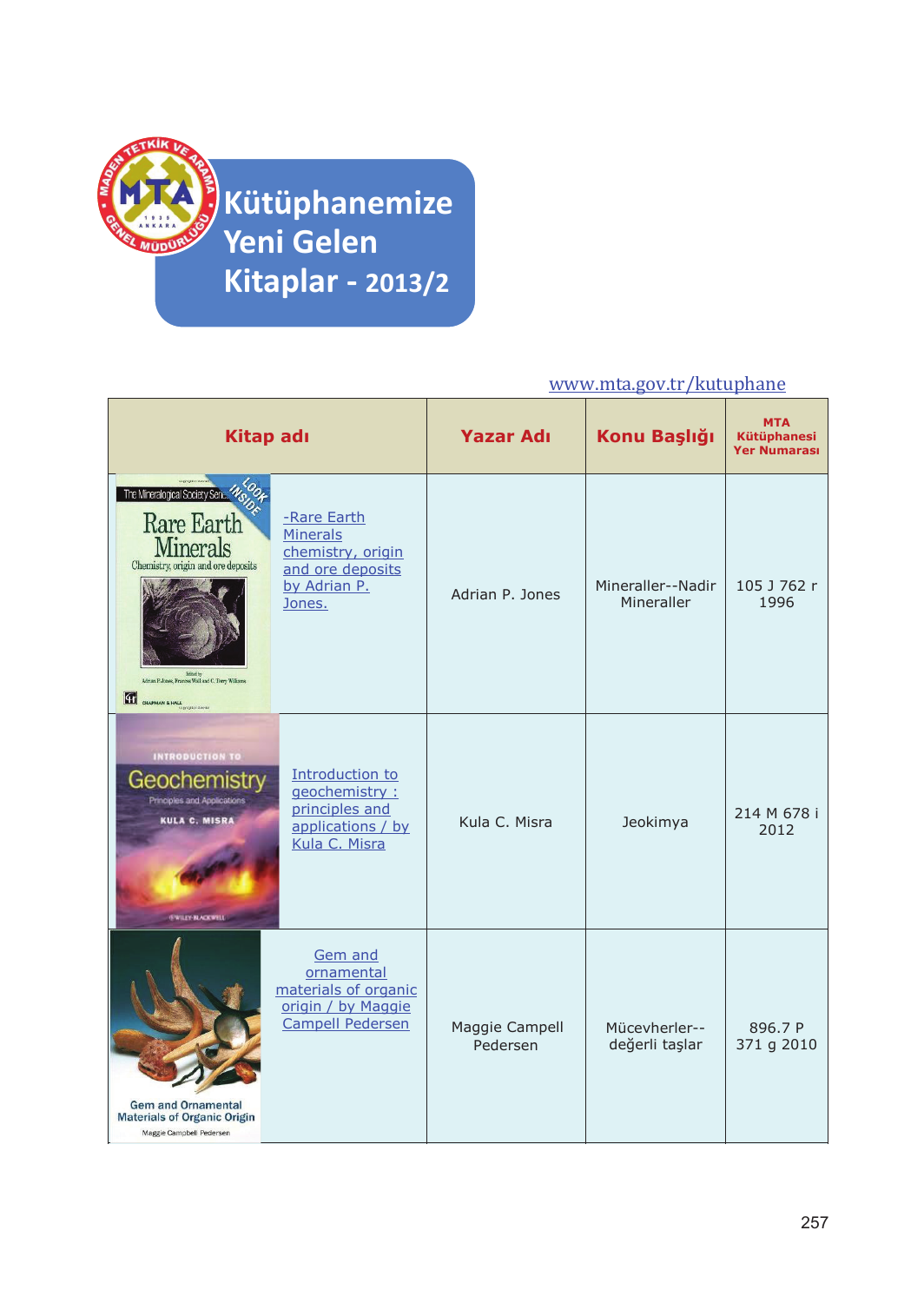| ENCYCLOPEDIA<br>NATURAL HAZARDS                                                                                                               | Encyclopedia of<br>natural hazards / by<br>Peter T. Bobrowsky                                                                                                                         | Peter T. Bobrowsky       | Doğal Afetler                               | 500 B 663<br>e 2013   |
|-----------------------------------------------------------------------------------------------------------------------------------------------|---------------------------------------------------------------------------------------------------------------------------------------------------------------------------------------|--------------------------|---------------------------------------------|-----------------------|
| <b>DIAMOND GRADING ABC</b><br>THE MANUAL                                                                                                      | Diamond<br>grading<br>ABC The<br>manual.<br>mining,<br>occurence,<br>trade,<br>quality<br>evaluation of colour,<br>clarity,<br>cut<br>by<br>$\sqrt{2}$<br>Verena<br>Pagel<br>Thiessen | Verena Pagel<br>Thiessen | Elmas siniflama -<br>- çıkarma--<br>ticaret | 896.7 T<br>439 d 2001 |
| HRGIT GÚNTHEF<br>TABLES OF GEMSTONE<br>IDENTIFICATION<br><b>BESTIMMUNGSTABELLEN</b>                                                           | Tables of gemstone<br>identification / by<br><b>Birgit Gunther</b>                                                                                                                    | <b>Birgit Gunther</b>    | Değerli Taşlar --<br>sınıflama              | 480 G 977 t<br>2008   |
| <b>Rock-forming</b><br><b>Minerals</b><br>in Thin Section<br>H. Pichler and<br>Schmitt-Riegraf<br>ranslated by L. Hoke<br><b>II</b> GUNNA AND | <b>Rock</b><br>forming<br>minerals<br>in thin<br>section /<br>by Hans<br>Pichler, Cornelia<br><b>Schmitt Riegraf</b>                                                                  | Hans Pichler.            | Kayaç<br>şekillendirme--<br>Mineraloji      | 155 P 592 r<br>2011   |
| MICHAEL O'DONOGHUE<br>Artificial<br>Gemstones                                                                                                 | <b>Artificial</b><br>Gemstones / by<br>Michael<br>O'Donoghue                                                                                                                          | Michael<br>O'Donoghue    | Değerli taşlar                              | 480 O 266<br>a 2007   |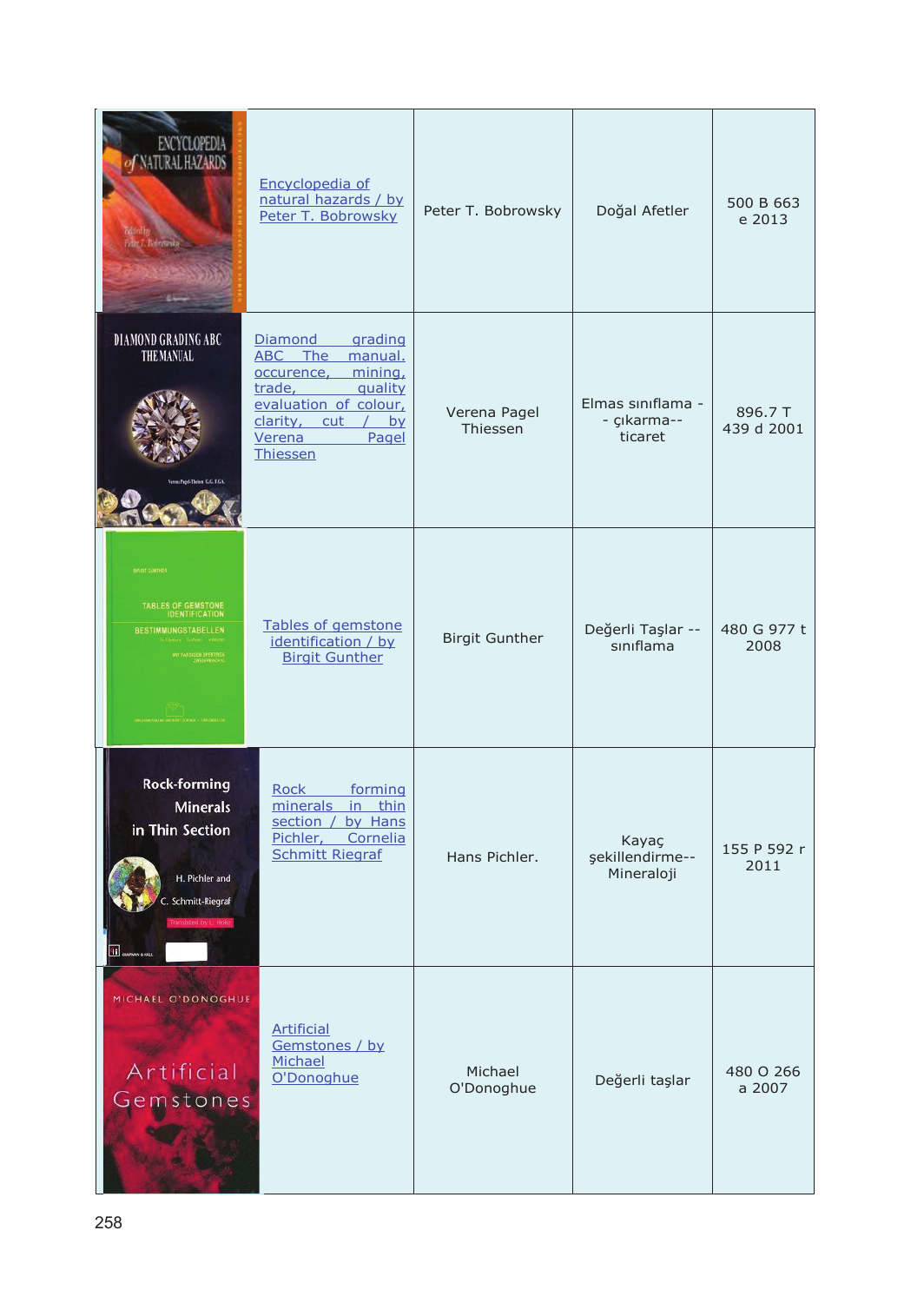| <b>Active Faults</b><br>of the <b>World</b>                       | Active faults<br><sub>of</sub><br>the world / by<br>Robert S. Yeats                                                                                                      | Robert S. Yeats                          | Faylar -- aktif<br>faylar                 | 265 Y 41 a<br>2012       |
|-------------------------------------------------------------------|--------------------------------------------------------------------------------------------------------------------------------------------------------------------------|------------------------------------------|-------------------------------------------|--------------------------|
| Celebrating Earth Heilage,<br><b>Sustaining Local Communities</b> | Geoparks 2006<br>conference                                                                                                                                              | Geological Survey<br>of Northern Ireland | Jeoloji parkları                          | 202 G 342<br>g 2006      |
| türkiye'nii                                                       | Türkiye'nin yenilikçi<br>girişimleri teknoloji<br>gelistirme<br>bölgeleri<br>örneği<br>Mehmet<br>$\sqrt{ }$<br>Cansız                                                    | <b>Mehmet Cansız</b>                     | Teknolojik<br>yenilikler--Arge-<br>Türkiy | 761 C 228 t<br>2013      |
|                                                                   | A Propos D'un<br>Voyage En Turquie<br><b>Sur Les Traces Du</b><br>Géologue<br>Luxembourgeois<br>Michel Lucius Du 25<br>Aout Au 9<br>Septembre 2003 /<br>by Michel Lucius | Michel Lucius                            | Jeoloji--Geziler                          | 207(200) L<br>939 a 2004 |
| our et lumpe                                                      | Bilgi ve iletişim<br>teknolojilerinin<br>enerji verimliliğine<br>katkısı / Burak<br>Karagöl                                                                              | Burak Karagöl.                           | Bilgi ve iletişim<br>teknolojileri        | 076 K 181<br>b 2013      |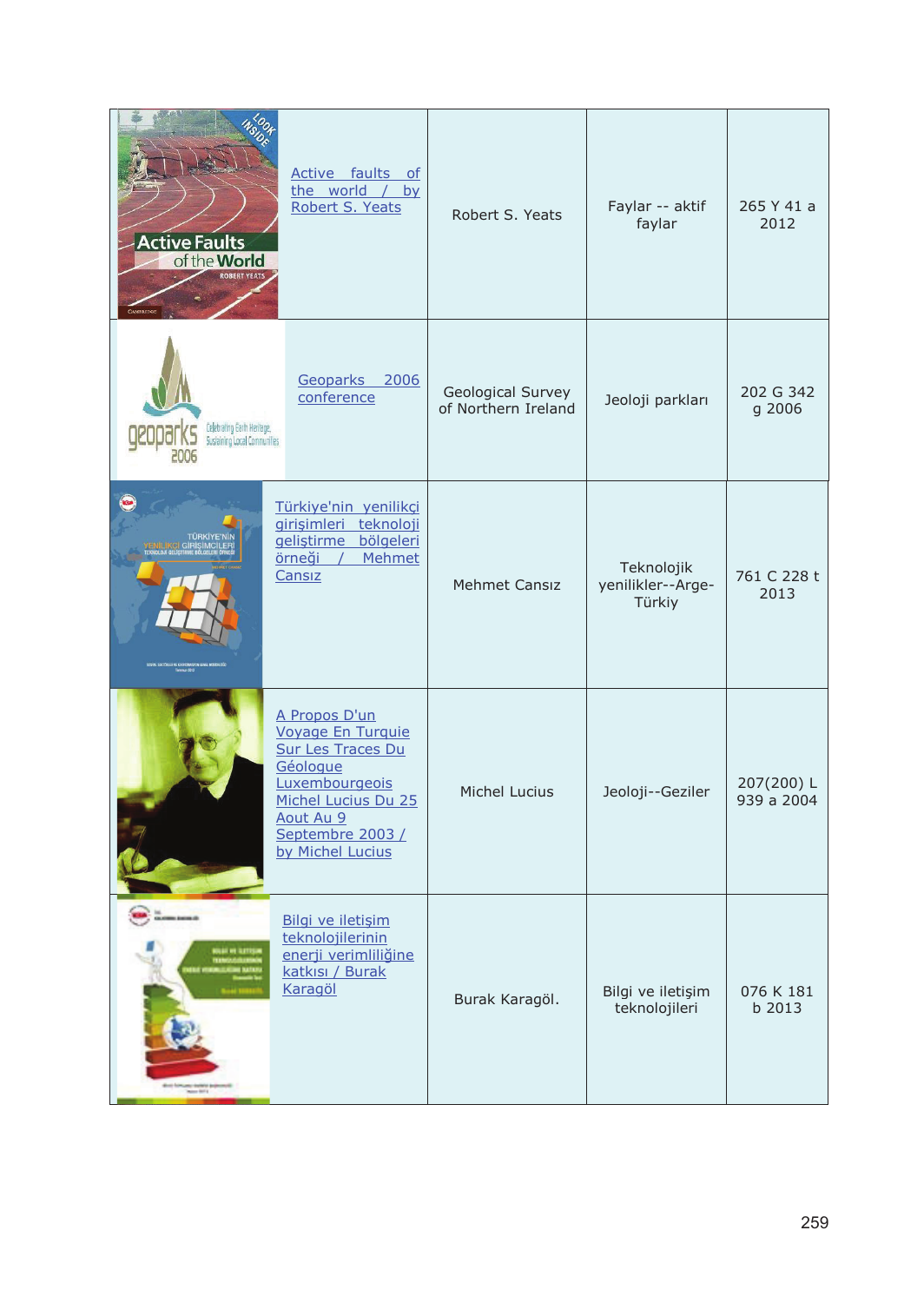| <b>CHEMICAL ADMIXTURE</b><br>ON STRUCTURES<br><b>IMYASAL KATKILAR</b><br>$\sqrt{1111}$                                                                                                                                                                                              | <b>Uluslararası</b><br>katılımlı yapılarda<br>kimyasal katkılar<br>4.sempozyumu ve<br>sergisi.                                                                             | <b>TMMOB Kimya</b><br>Mühendisleri Odası. | İnşaat--Kimya                     | 767 T 939 u<br>2013      |
|-------------------------------------------------------------------------------------------------------------------------------------------------------------------------------------------------------------------------------------------------------------------------------------|----------------------------------------------------------------------------------------------------------------------------------------------------------------------------|-------------------------------------------|-----------------------------------|--------------------------|
| <b>FUEL-TIONS AND EXPERIENCES OF</b><br><b>QUALITY CONTROL</b>                                                                                                                                                                                                                      | <b>Applications and</b><br>experiences of<br>quality control /<br>by Ognyan Ivanov                                                                                         | Ognyan Ivanov                             | Kalite Kontrol                    | 076 I 934 a<br>2011      |
| <b>ONDOKUZ MAYIS ÜNİVERSİTESİ</b><br><b>SAMSUN İLİNİN</b><br><b>DEPREM RÍSKÍ VE</b><br>ALINABİLECEK ÖNLEMLER<br>SEMPOZYUMU<br>11-12 MAYIS 2012<br><b>SAMSUN</b><br>CINDORUZ MAYS ÜNIVERSITESİ<br>MOHENDISLIK FAKÜLTESİ<br>KONFERANS SALONU- SAMSUN<br>achoed are restyred, un visue | <b>Ondokuz</b><br>Mayıs<br><u>Üniversitesi</u><br>Samsun<br>ilinin deprem riski ve<br>alınabilcel<br>önlemler<br>sempozyumu / Tülay<br>Bakır ve<br>Azer<br>Α.<br>Kasımzade | Tülay Bakır                               | Deprem--<br>Samsun                | 226(230) B<br>168 o 2012 |
| TARIHI KENT MERKEZI<br>⋝<br>$\Box$                                                                                                                                                                                                                                                  | Ankara/Altındağ<br>kent<br>tarihi<br>mimarlık<br>merkezi<br>rehberi.                                                                                                       | <b>TMMOB Mimarlar</b><br>Odası            | Tarih--Mimari--<br>Ankara         | 764(282) T<br>939 t 2011 |
| INTERNATIONAL COAL PREPARATION CONGRESS AND EXHIBITION                                                                                                                                                                                                                              | International<br>17.<br>coal<br>preparation<br>$1 - 6$<br>congress<br>october<br>2013<br><i>istanbul</i> /<br>Gülhan<br>Özbayoğlu ve Ali<br><b>Ihsan Arol</b>              | Gülhan Özbayoğlu                          | Kömür<br>Hazırlama--<br>Kongreler | 461 O 994<br>c 2013      |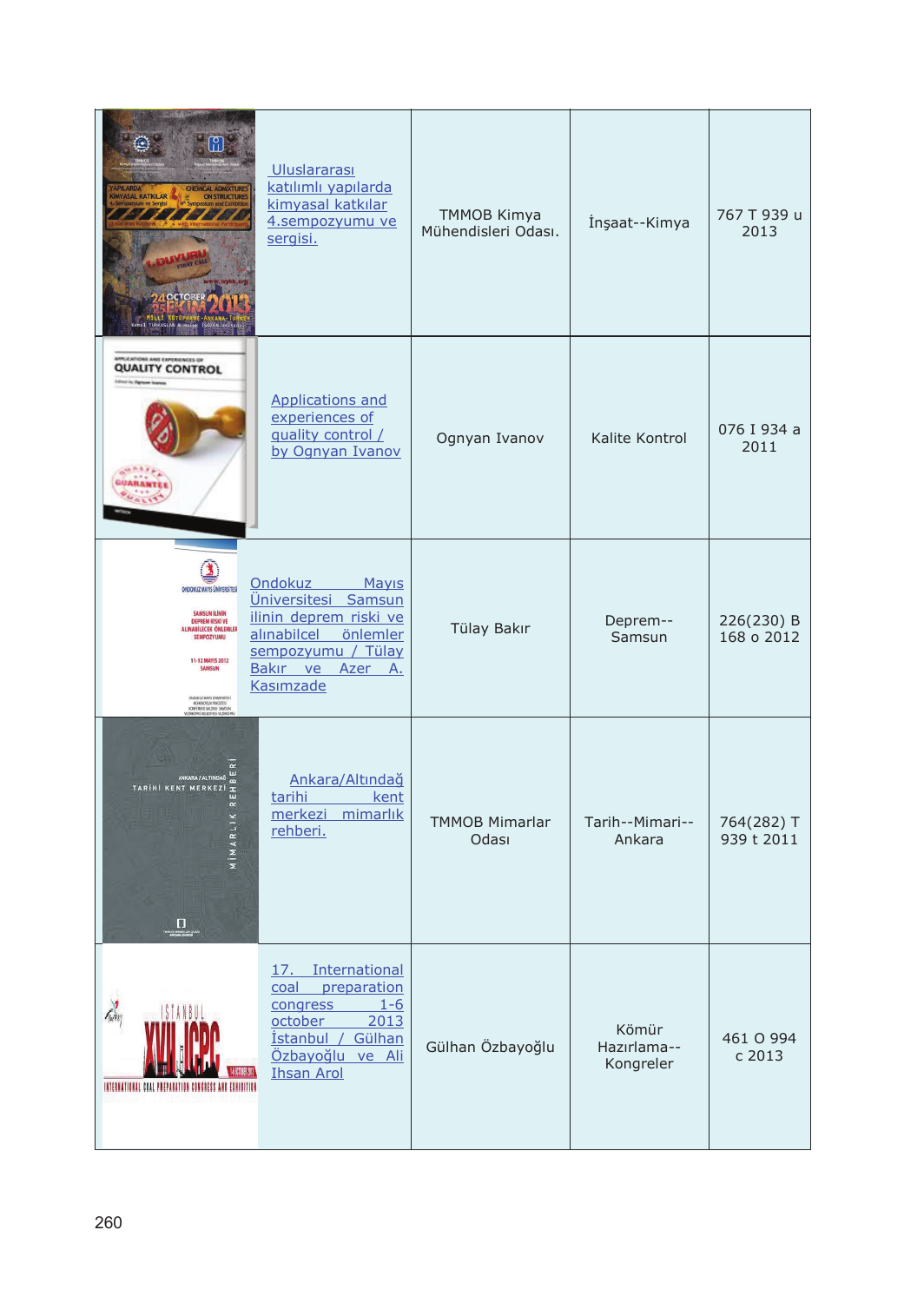| Kelkit vadisi kesiminde Kuzey Anadolu fay<br>zonunun tektonik özelliği / İhsan Seymen.                                                                                                                                                                | Seymen, İhsan.           | Faylar--<br>Karadeniz<br>Bölgesi--Kuzey<br>Anadolu    | 265(210) S<br>519 k 1975  |
|-------------------------------------------------------------------------------------------------------------------------------------------------------------------------------------------------------------------------------------------------------|--------------------------|-------------------------------------------------------|---------------------------|
| Türkiye linyitlerinde hümik asit dağılımının<br>incelenmesi / Orhan Kural.                                                                                                                                                                            | Kural, Orhan.            | Linyit--Türkiye                                       | 463.5(200)<br>K 96 t 1978 |
| Feldspar diagenesis in cambrian clastic<br>rocks of the Southern Ozark Mountains<br>and Reelfoot Rift, Southern Missouri and<br>Northeastern Arkansas, implications for<br>Mississippi Valley type ore genesis / by<br>S.F Diehl and M. B. Goldhaber. | Diehl, S. F.             | Diyajenez--<br>Feldispat--<br>Missouri                | 400 U 84<br>gsb 1989-F    |
| Carbon dioxide in Mississippian rocks of<br>the paradox basin and adjacent areas,<br>Colorado, Utah, New Mexico and Arizona /<br>by James A. Cappa ve Dudley D. Rice                                                                                  | Cappa, James A.          | Kalker--<br>Karbondioksit                             | 400 U 84<br>gsb 2000-H    |
| Regional potential of selected paleozoic<br>units<br>carbonate<br>the<br>northern<br>in.<br>midcontinent for undiscovered Missisipi<br>Valley type deposits / by Walden P. Pratt                                                                      | Pratt, Walden P.         | Cinko Cevherleri-<br>-Orta Batı ABD                   | 400 U 84<br>gsb 1989-G    |
| Ground-water flow and migration of<br>hydrocarbons to the lower permian white<br>rim sandstone<br>triangle,<br>sand<br>tar<br>Southeastern Utah<br>Richard F.<br>by<br>Sanford.                                                                       | Sanford, Richard F       | Yeraltı Suları--<br>Utah--ABD                         | 400 U 84<br>gsb 2000-J    |
| Specification of source zones recurrence<br>rates, focal depths and maximum<br>magnitudes for earthquakes affecting the<br>savannah river site in South Carolina / by<br><b>G.A Bollinger</b>                                                         | Bollinger, G. A.         | Depremler--<br>Sismoloji--<br>Savannah Nehir<br>Alanı | 400 U 84<br>gsb 2017      |
| Response plan for volcano hazards in the<br>Long Valley Caldera and Mono Craters<br>region, California / by David P. Hill  [ve<br>$di\breve{q}.$                                                                                                      | U.S Geological<br>Survey | Volkanlar--ABD                                        | 400 U 84<br>gsb 2185      |
| Summary statistics for selenium in<br>vegetation calculated from U.S. Geological<br>Survey / T. F. Harms.                                                                                                                                             | Harms, Thelma F.         | Selenyum--ABD                                         | 400 U 84<br>gsb 2117      |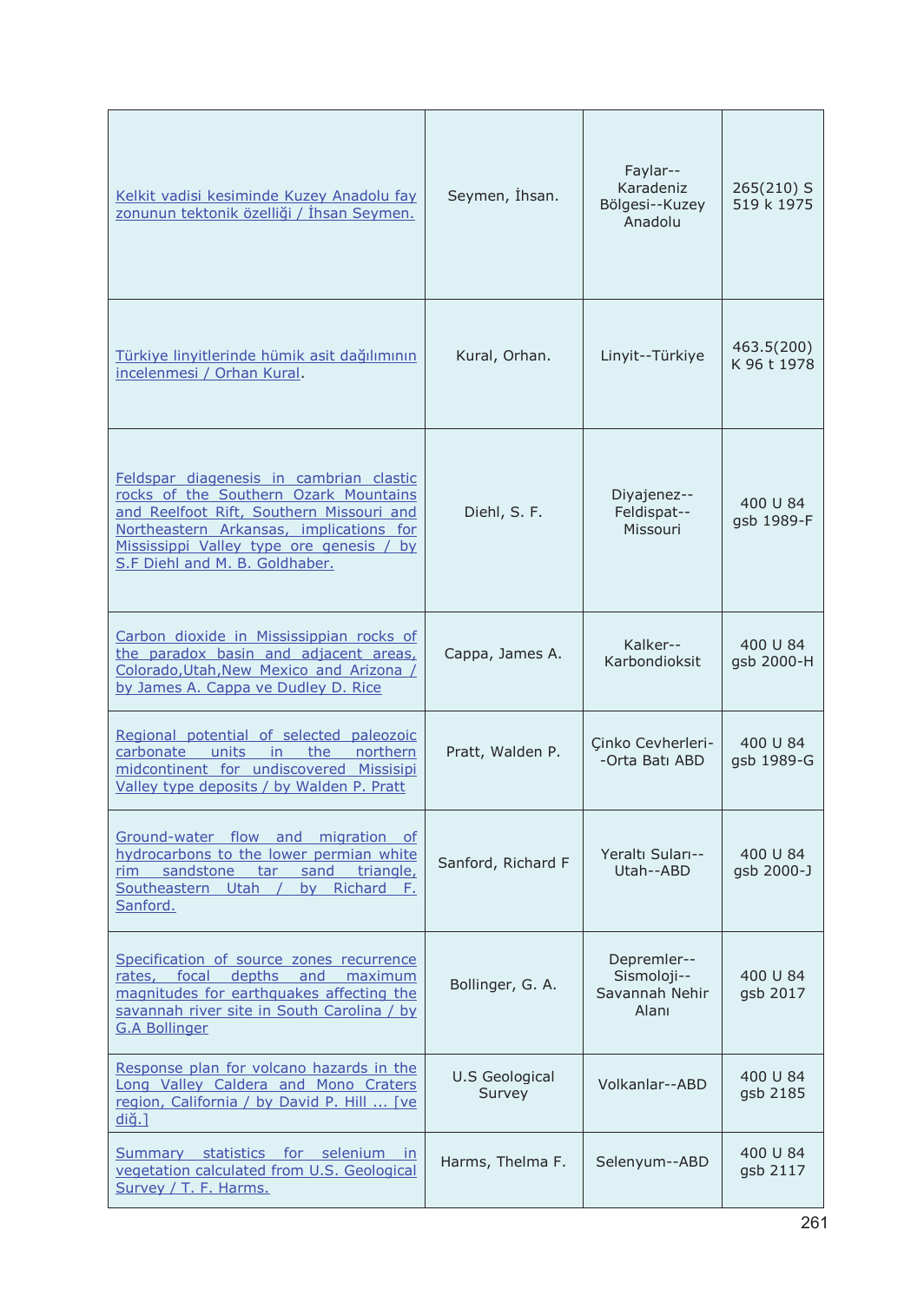| Age and diagenesis of the upper Floridan<br>aquaifer and the intermediate aquifer<br>system in Southwestern Florida / by Lucy<br>McCartan  [ve diğ.]               | U.S Geological<br>Survey        | Yer altı su<br>kaynakları--<br>Florida--ABD                | 400 U 84<br>gsb 2122      |
|--------------------------------------------------------------------------------------------------------------------------------------------------------------------|---------------------------------|------------------------------------------------------------|---------------------------|
| The Checkerboard method a new way to<br>estimate numbers<br>of undiscovered<br>hydrocarbon accumulations in sparsley<br>drilled areas / by Richard G. Stanley.     | <b>U.S Geological</b><br>Survey | Petrol--<br>Prospeksiyon--<br><b>İstastiki</b><br>medodlar | 400 U 84<br>gsb 2120      |
| Palynostratigraphy in relation to sequence<br>stratigraphy, straight cliffs formation<br>(upper cretaceous), Kaiparowits Plateau,<br>Utah / by Douglas J. Nichols. | U.S Geological<br>Survey        | Palinoloji--<br>Paleobotanik                               | 400 U 84<br>gsb 2115-B    |
| Copper and uranium in Pennsylvanian and<br>permian sedimentary rocks, Northern<br>Sangre de Cristo Range, Colorado / by<br>David A. Lindsey and Reino F. Clark.    | U.S Geological<br>Survey        | Bakır--Uranyum-<br>-Pensilvanya                            | 400 U 84<br>gsb 2116      |
| Geoplay, a knowladge based expert<br>system - a model for exploration play<br>analysis / by Betty M. Miller.                                                       | <b>U.S Geological</b><br>Survey | Petrol Jeolojisi--<br>Bilgisayar<br>Simulasyonları         | 400 U 84<br>gsb 2118      |
| Ortam ekolojisi ve degradasyonal<br>ekosistem değişiklikleri / Sırrı Erinç                                                                                         | Sırrı Erinc                     | Ekoloji--<br>Ekosistem--<br>Cevre                          | 913 E 688 o<br>1984       |
| COL-PA publicaciones del departamento<br>de paleontologia / by Isabel Rabano,<br>[ve diğ. 1                                                                        | Rabano, İsabel                  | 682.1(560) R<br>112 c 1984                                 | Paleontoloji<br>Kambiryan |
| Basic problems in geotectonics / by V.V<br><b>Belussov</b>                                                                                                         | Belussov, V.V                   | Jeoloji--<br>Tektonizma                                    | 260 B 452<br>b 1962       |
| LED'ler ile 50 pratik devre / by Hermann<br>Scheriber                                                                                                              | Hermann Scheriber               | Elektrik--<br>Devreler                                     | 849 S 388 I<br>1990       |
| Some fundamentals of petroleum geology<br>/ by G. D. Hudson.                                                                                                       | Hudson, G. D.                   | Petrol Jeolojisi--<br>Petrol                               | 467 H 684<br>s 1954       |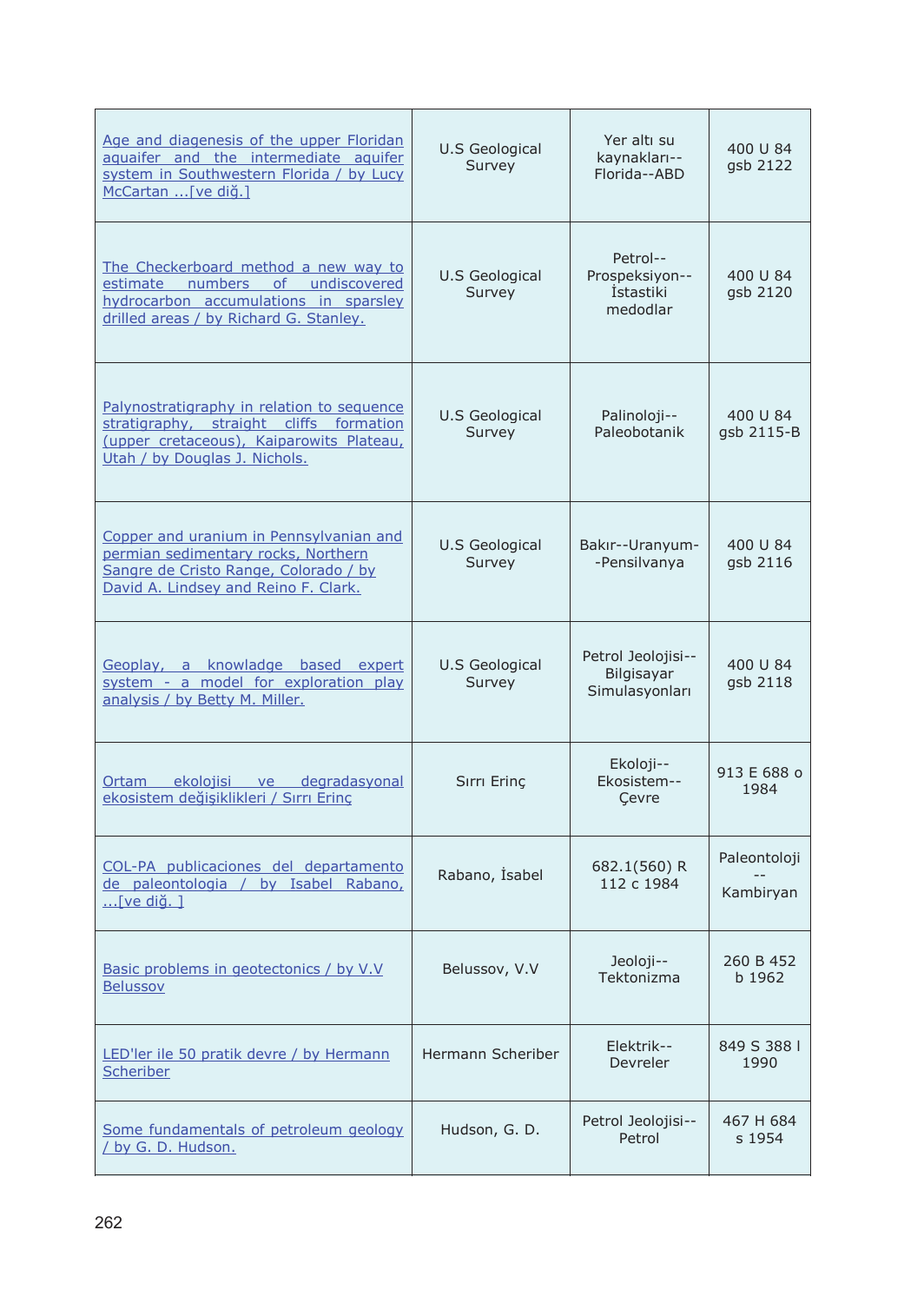| Tectonics of Europe and adjacent areas<br>cratons, balkalides, caledonides<br>A.V<br>Peive[ve diğ.]           | Geological Institut,<br>Academy of Science<br><b>USSR</b>                                                   | Tektonizma--<br>Faylar--Deprem-<br>-Avrupa               | 260(500) P<br>379 t 1981   |
|---------------------------------------------------------------------------------------------------------------|-------------------------------------------------------------------------------------------------------------|----------------------------------------------------------|----------------------------|
| Metallization associated<br>with acid<br>[editor, M.<br>magmatism;<br>volume 1 /<br>Stemprok].                | Metallization<br>Associated with<br>Acid Magmatism<br>Symposium (1974 :<br>Karlovy Vary,<br>Czechoslovakia) | Cevher Yatakları-<br>-Magmatizm                          | 400 M 587<br>a 1974        |
| Madenlerde havalandırma ve emniyet<br>isleri / Sinai Saltoğlu.                                                | Sinai Saltoğlu                                                                                              | Maden emniyeti-<br>-El kitapları                         | 427.2 S<br>179 m<br>1983   |
| Madenlerde hazırlık ve kazı işleri / Senai<br>Saltoğlu                                                        | Sinai Saltoğlu                                                                                              | Madencilik--El<br>kitapları                              | 400 S 179<br>m 1981        |
| GRC 2010 Annual Meeting: Octobert 24-<br>27, 2010 CD ROM.                                                     | Geothermal<br>Resources Council                                                                             | Jeotermal<br>kaynaklar--<br>Kongreler                    | 493 A 615<br>g 2010        |
| The geysers geothermal field update<br>1990-2010                                                              | Geothermal<br><b>Resources Council</b>                                                                      | Jeotermal enerji-<br>Gayzerler--<br>Raporlar             | 224 A 615<br>g 2010        |
| Türkiye istatistik yıllığı<br>Turkey's<br>$=$<br>statistical yearbook, 2012.                                  | Türkiye İstatistik<br>Kurumu                                                                                | Istatistik--<br>Türkiye                                  | $071(200)$ T<br>939 i 2013 |
| Ancient Environments / by Leo F. Laporte                                                                      | Leo F. Laporte                                                                                              | Jeoloji--Çevre                                           | 203.6 L 315<br>a 1968      |
| Türkiye'den Suriye'ye akan yerüstü ve yer<br>altı suyu miktarı ve bunların ekonomik<br>değerleri / Nihal Atuk | Nihal Atuk                                                                                                  | Yer altı suları--<br>Türkiye--Suriye                     | 496(200) A<br>886 t 1995   |
| <b>Geological framework of the levant</b>                                                                     | <b>Ben Gurion</b><br>University of the<br>Negev                                                             | Jeoloji--<br>jeomorfoloji<br>Tektonizma--<br>Stratigrafi | 260(55) B<br>456 g 2005    |
| NEHRP handbook of techniques for the<br>sysmic rehabilitation of existing buildings.                          | <b>Building Sysmic</b><br>Safety Control                                                                    | Deprem--bina<br>güvenliği                                | 764 B 933<br>n 1992        |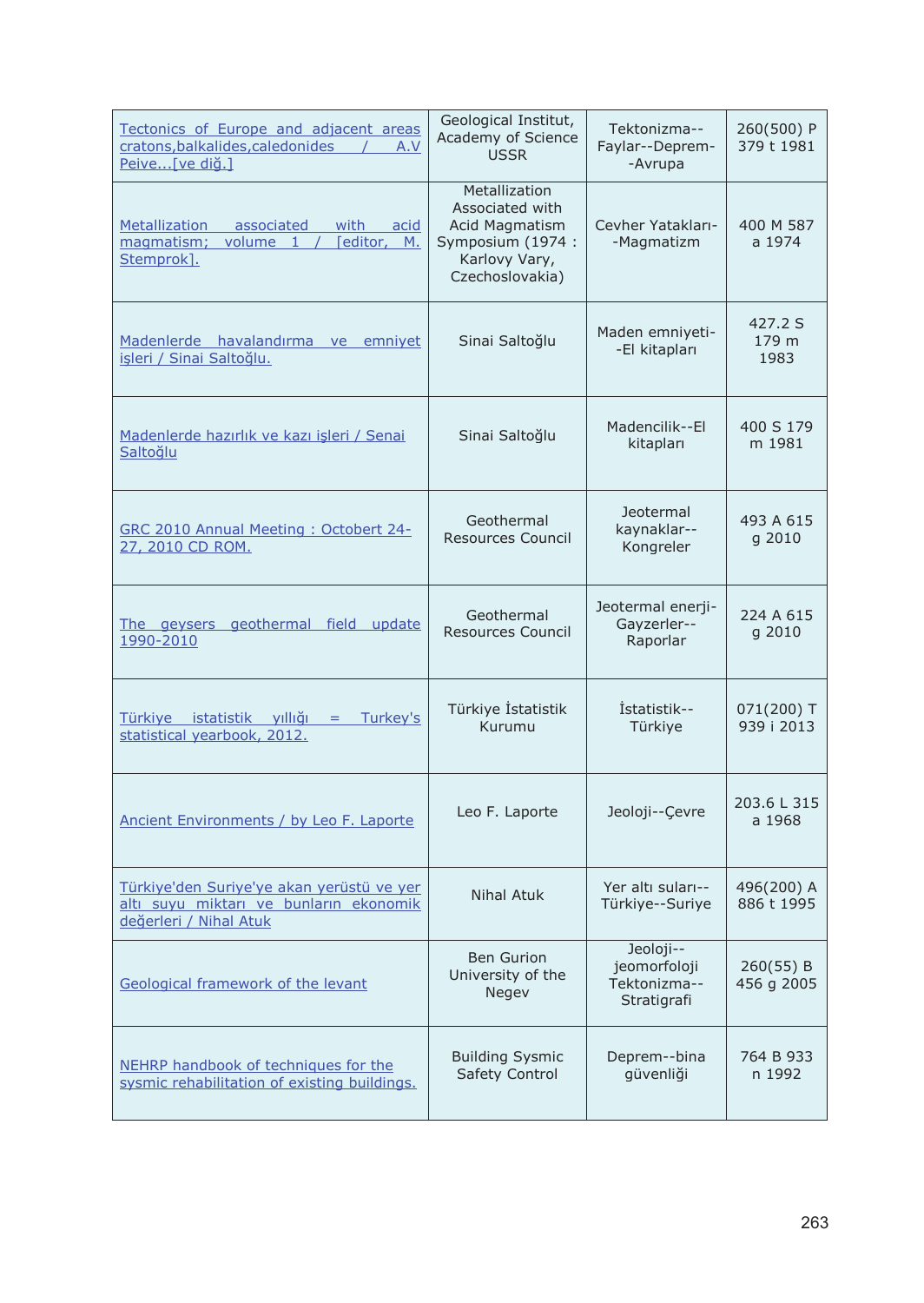| <b>Madencilik</b><br>sektörünün<br>veniden<br>sürecinde<br>MTA'dan<br>vapılanması<br>beklenenler / Hakan Muhterem Köse | Hakan Muhterem<br>Köse                                               | Madencilik<br>sektörü--MTA              | 422 K 949<br>m 1993                  |
|------------------------------------------------------------------------------------------------------------------------|----------------------------------------------------------------------|-----------------------------------------|--------------------------------------|
| An International quide to stratigraphic<br>classification, terminalogy and usage                                       | International<br>Subcommission of<br>Stratigraphic<br>Classification | Stratigrafik<br>siniflama               | 300 I 612 a<br>1972                  |
| Kompresörler, vantilatörler ve soğutma<br>makinaları / Sıtkı Lalik                                                     | Sitki Lalik                                                          | Kopresörler--<br>vantilatörler          | 849.1 L 195<br>k 1963                |
| Proceedings of the 17. international<br>mining congress and exhibition of Turkey<br>/ Erdal Ünal.                      | Erdal Ünal.                                                          | Madencilik--<br>Kongreler               | 406(200) U<br>543 p 2001             |
| Lehrbuch der elektrotechnik band 1 / by<br><b>Gunther Oberdorfer</b>                                                   | Gunther Oberdorfer                                                   | Elektronik--<br>Devreler                | 848 A 918 I<br>1943                  |
| Magmatik kayacların sınıflandırılması ve<br>adlandırılması / by Jugs A. Streckeisen                                    | Jugs A. Streckeisen                                                  | Magmatik<br>Kayaçlar--<br>sınıflandırma | 170 S 914<br>m 1982                  |
| Factors in the design of solar salt plants /<br>by Donald E Garret                                                     | Donald E Garret                                                      | Tuz--Tuz<br>madenleri                   | 444 G 239 f<br>1965                  |
| Papers on small scale mining                                                                                           | Etibank                                                              | Madencilik<br>araştırmaları-<br>Ülkeler | 426.8 E<br>836 p 1988                |
| Petrol ve Jeotermal Enerji Subesi<br>Cevirileri                                                                        | <b>MTA Genel</b><br>Müdürlüğü                                        | Jeotermal enerji                        | 493 M 181<br>p 1961                  |
| gölü salamurasından potasyum<br>Bulak<br>tuzlarının elde edilmesi / Turqut Gündüz                                      | Turgut Gündüz                                                        | Potasyum tuzları                        | 953(290) G<br>571 b 1976             |
| Geology and mineral research of the far<br>east vol.2 / by Tsutomu Ogura.                                              | Tsutomu Ogura                                                        | Jeoloji--Mineral<br>Kaynakları          | $200(600)$ O<br>359 g 1969<br>Vol.II |